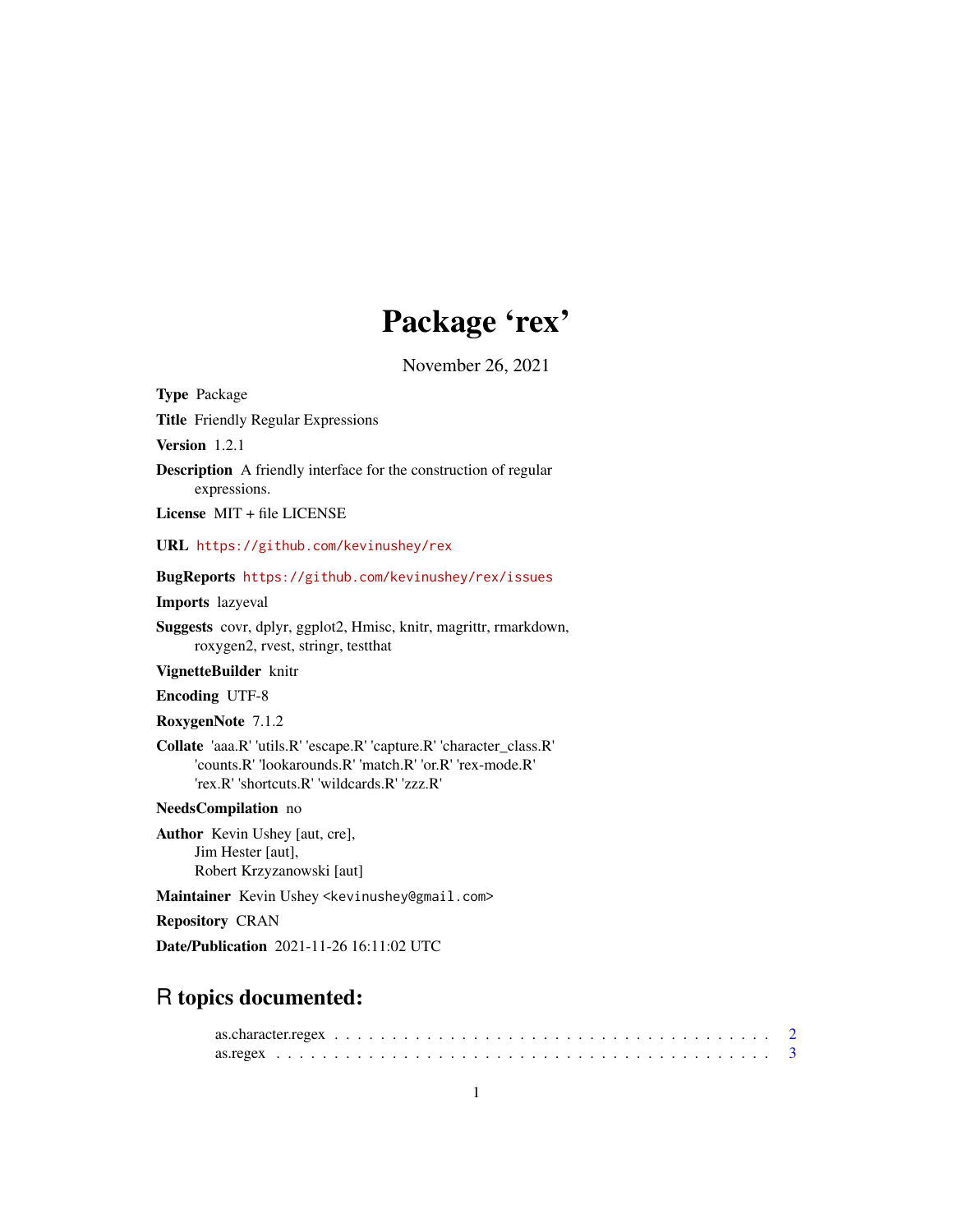## <span id="page-1-0"></span>2 as.character.regex

|  | -3             |
|--|----------------|
|  | $\overline{4}$ |
|  | 6              |
|  | $\overline{7}$ |
|  | -8             |
|  | 9              |
|  | - 9            |
|  |                |
|  |                |
|  |                |
|  |                |
|  |                |
|  |                |
|  |                |
|  |                |
|  |                |
|  |                |
|  |                |

#### **Index** [17](#page-16-0)

as.character.regex *Regular Expression*

## <span id="page-1-1"></span>Description

Specify an explicit regular expression. This expression must already be escaped.

## Usage

```
## S3 method for class 'regex'
as.character(x, ...)
## S3 method for class 'regex'
print(x, \ldots)
```
 $regex(x, \ldots)$ 

## Arguments

| x                       | Object            |
|-------------------------|-------------------|
| $\cdot$ $\cdot$ $\cdot$ | further arguments |

## Methods (by generic)

- as.character: coerce regex object to a character
- print: Print regex object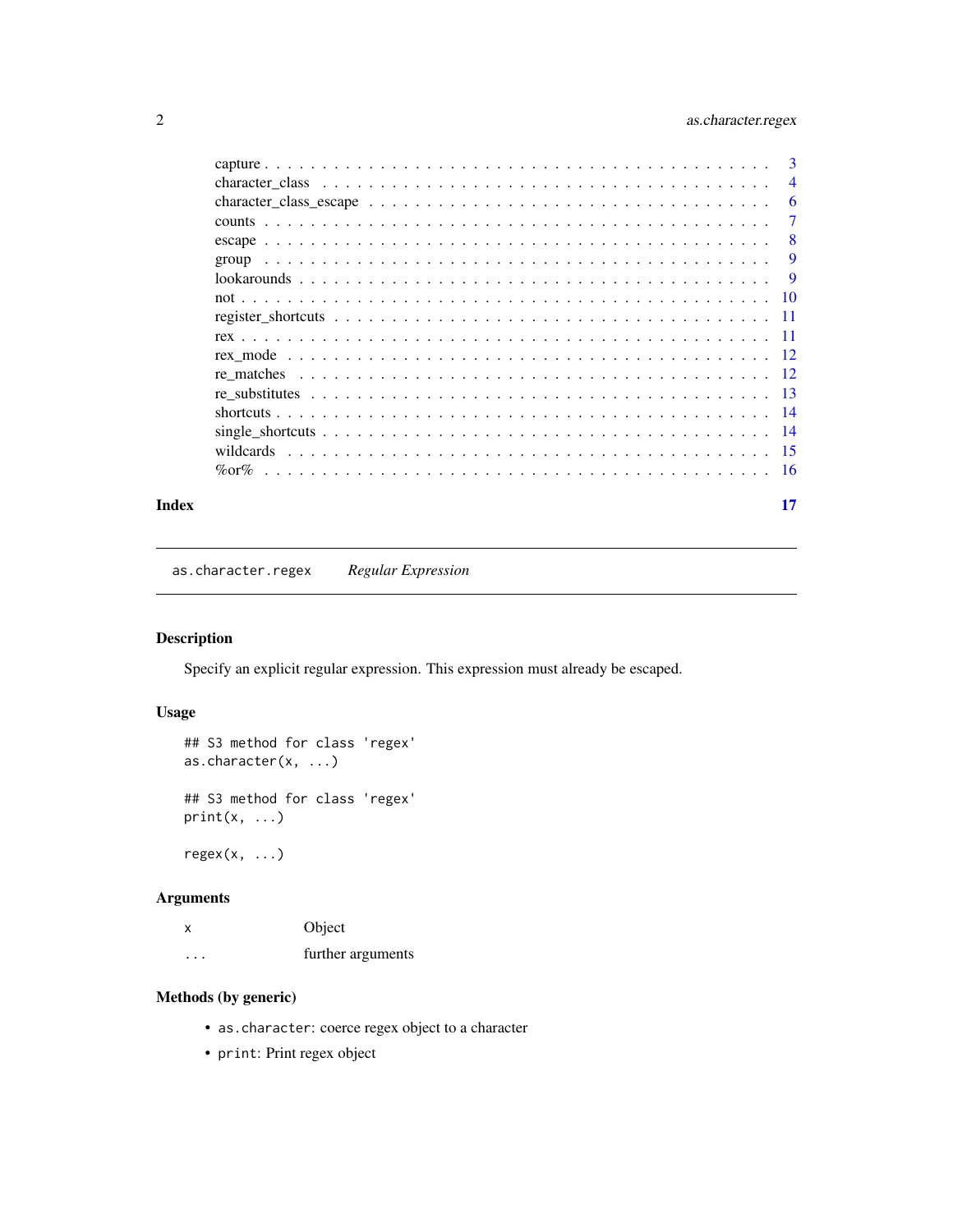#### <span id="page-2-0"></span>as.regex 3

## See Also

[as.regex](#page-2-1) to coerce to a regex object.

<span id="page-2-1"></span>as.regex *Coerce objects to a* [regex](#page-1-1)*.*

#### Description

Coerce objects to a [regex](#page-1-1).

#### Usage

as.regex $(x, \ldots)$ 

## Default S3 method: as.regex $(x, \ldots)$ 

#### Arguments

| X        | Object to coerce to regex.           |
|----------|--------------------------------------|
| $\cdots$ | further arguments passed to methods. |

## Methods (by class)

- default: Simply escape the Object.
- 

<span id="page-2-3"></span>capture *Create a capture group*

## <span id="page-2-2"></span>Description

Used to save the matched value within the group for use later in the regular expression or to extract the values captured. Both named and unnamed groups can later be referenced using [capture\\_group](#page-2-2).

## Usage

 $capture(..., name = NULL)$ 

capture\_group(name)

| $\cdot$ $\cdot$ $\cdot$ | shortcuts. R variables, text, or other rex functions.                        |
|-------------------------|------------------------------------------------------------------------------|
| name                    | of the group. Unnamed capture groups are numbers starting at 1 in the order  |
|                         | they appear in the regular expression. If two groups have the same name, the |
|                         | leftmost group is the used in any reference.                                 |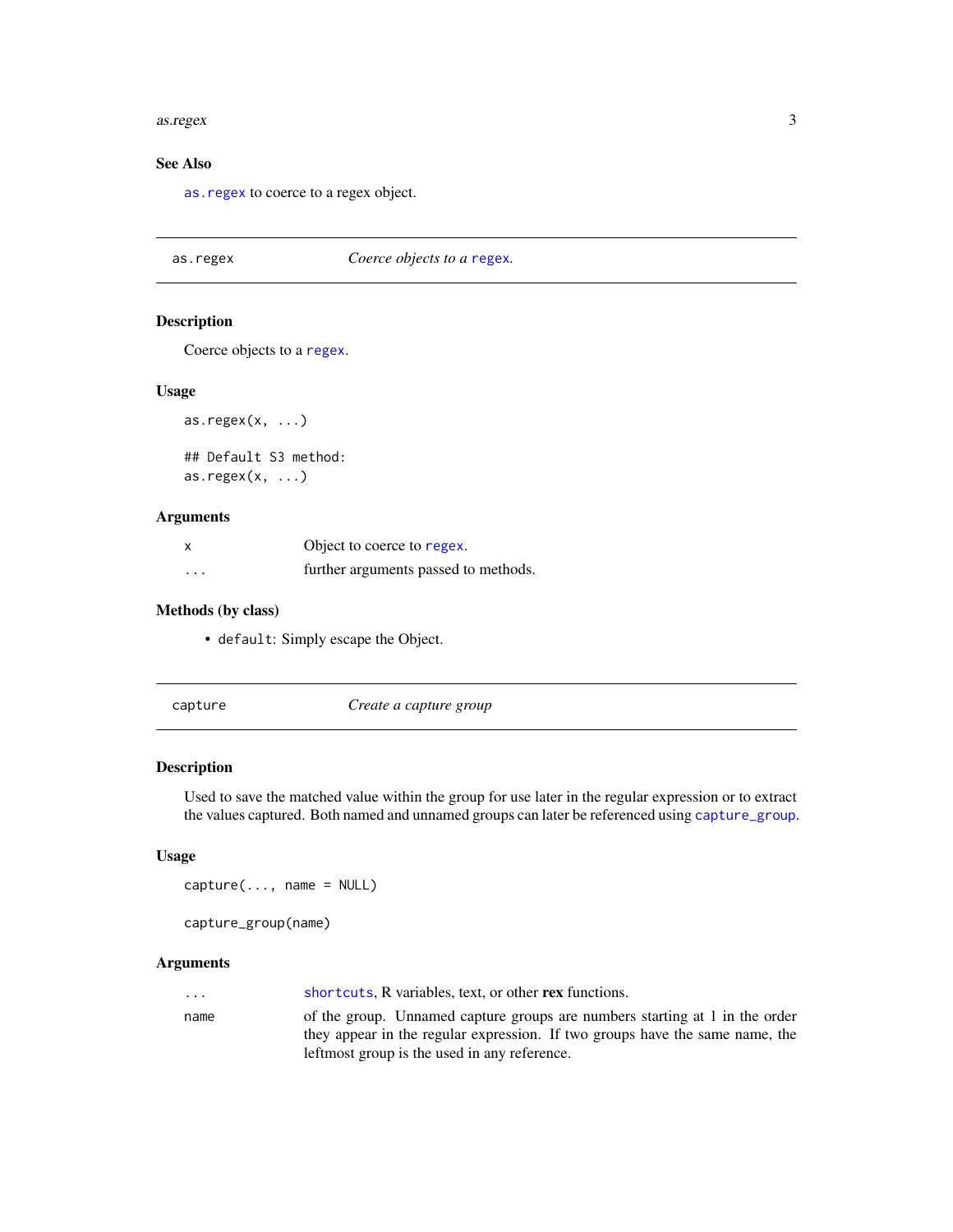## See Also

[group](#page-8-1) for grouping without capturing. Perl 5 Capture Groups [https://perldoc.perl.org/perlre](https://perldoc.perl.org/perlre#Capture-groups)# [Capture-groups](https://perldoc.perl.org/perlre#Capture-groups)

```
Other rex: %or%(), character_class(), counts, group(), lookarounds, not(), rex(), shortcuts,
wildcards
```
## Examples

```
# Match paired quotation marks
re <- rex(
  # first quotation mark
  capture(quotes),
  # match all non-matching quotation marks
  zero_or_more(except(capture_group(1))),
  # end quotation mark (matches first)
  capture_group(1)
\lambda#named capture - don't match apples to oranges
re <- rex(
  capture(name = "fruit", or("apple", "orange")),
  v=v,
  capture_group("fruit")
\mathcal{L}
```
<span id="page-3-1"></span>character\_class *Create character classes*

## Description

There are multiple ways you can define a character class.

## Usage

```
character_class(x)
one_of(...)
any_of(..., type = c("greedy", "lazy", "possessive"))some_of(..., type = c("greedy", "lazy", "possessive"))
none_of(...)
except\_any_of(..., type = c("greedy", "lazy", "possessive"))
```
<span id="page-3-0"></span>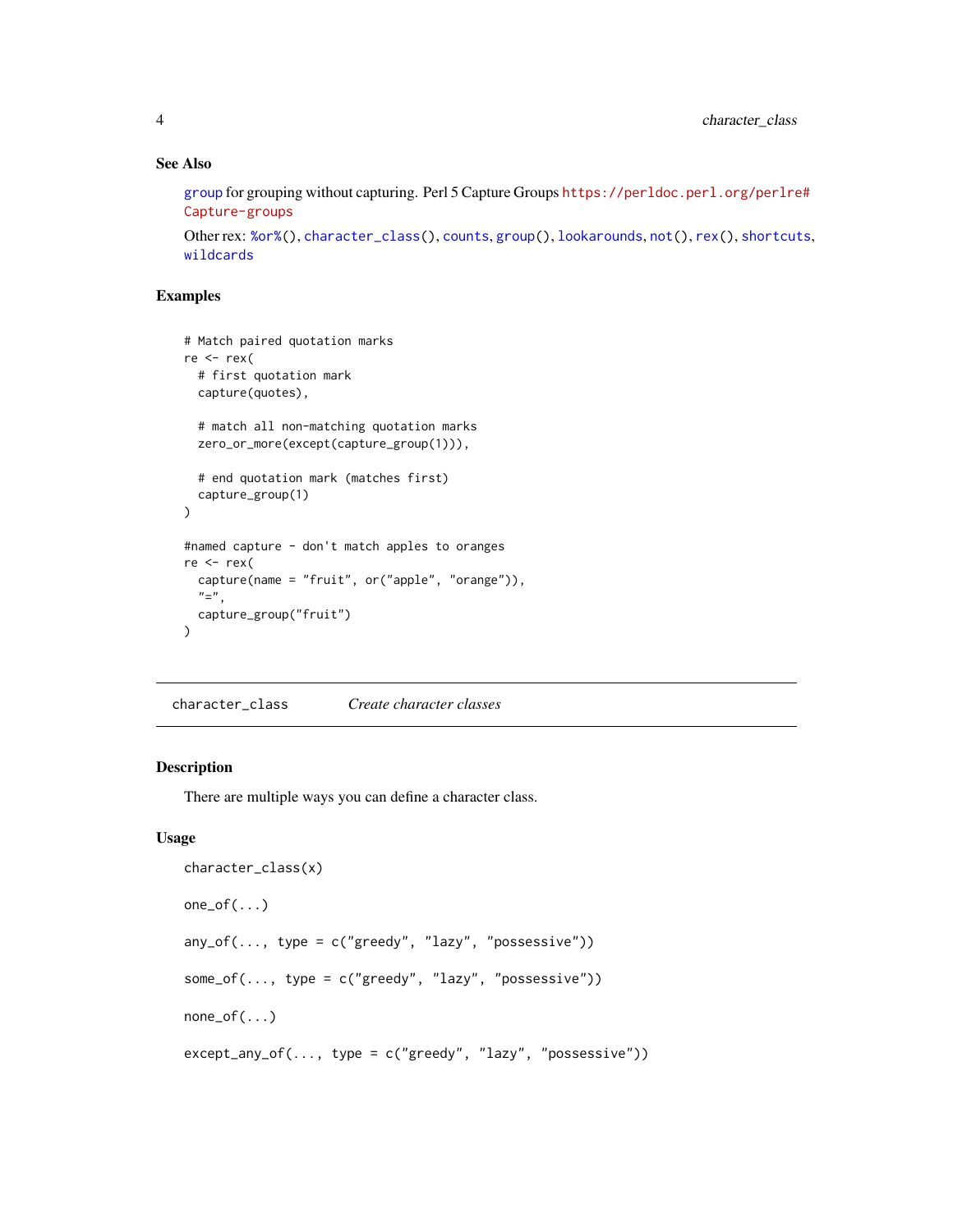```
except\_some_of(..., type = c("greedy", "lazy", "possessive"))range(start, end)
`:`(start, end)
exclude_range(start, end)
```
## Arguments

| $\mathsf{x}$ | text to include in the character class (must be escaped manually)                                                                                                                                                                                                               |
|--------------|---------------------------------------------------------------------------------------------------------------------------------------------------------------------------------------------------------------------------------------------------------------------------------|
| $\ddotsc$    | shortcuts, R variables, text, or other rex functions.                                                                                                                                                                                                                           |
| type         | the type of match to perform.<br>There are three match types                                                                                                                                                                                                                    |
|              | 1. greedy: match the longest string. This is the default matching type.<br>2. Lazy: match the shortest string. This matches the shortest string from the<br>same anchor point, not necessarily the shortest global string.<br>3. possessive: match and don't allow backtracking |
| start        | beginning of character class                                                                                                                                                                                                                                                    |
| end          | end of character class                                                                                                                                                                                                                                                          |

#### Functions

- character\_class: explicitly define a character class
- one\_of: matches one of the specified characters.
- any\_of: matches zero or more of the specified characters.
- some\_of: matches one or more of the specified characters.
- none\_of: matches anything but one of the specified characters.
- except\_any\_of: matches zero or more of anything but the specified characters.
- except\_some\_of: matches one or more of anything but the specified characters.
- range: matches one of any of the characters in the range.
- :: matches one of any of the characters in the range.
- exclude\_range: matches one of any of the characters except those in the range.

## See Also

Other rex: [%or%\(](#page-15-1)), [capture\(](#page-2-3)), [counts](#page-6-1), [group\(](#page-8-1)), [lookarounds](#page-8-2), [not\(](#page-9-1)), [rex\(](#page-10-1)), [shortcuts](#page-13-1), [wildcards](#page-14-1)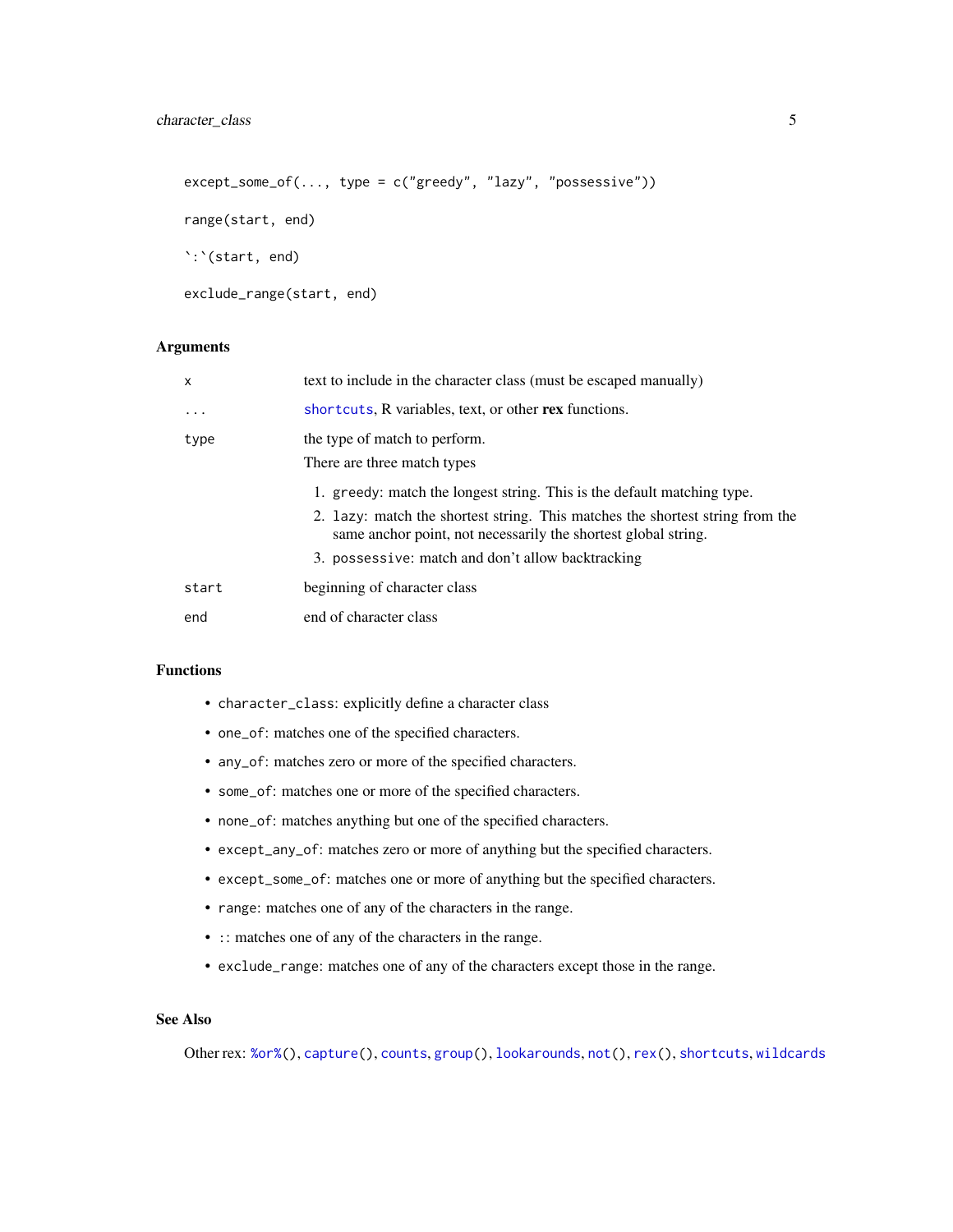#### Examples

```
# grey = gray
re <- rex("gr", one_of("a", "e"), "y")
grepl(re, c("grey", "gray")) # TRUE TRUE
# Match non-vowels
re <- rex(none_of("a", "e", "i", "o", "u"))
# They can also be in the same string
re <- rex(none_of("aeiou"))
grepl(re, c("k", "l", "e")) # TRUE TRUE FALSE
# Match range
re <- rex(range("a", "e"))
grepl(re, c("b", "d", "f")) # TRUE TRUE FALSE
# Explicit creation
re <- rex(character_class("abcd\\["))
grepl(re, c("a", "d", "[", "]")) # TRUE TRUE TRUE FALSE
```
character\_class\_escape

*Character class escapes*

#### Description

Character class escapes

## Usage

```
character_class_escape(x)
```
## S3 method for class 'regex' character\_class\_escape(x)

## S3 method for class 'character\_class' character\_class\_escape(x)

## S3 method for class 'character' character\_class\_escape(x)

## S3 method for class 'list' character\_class\_escape(x)

```
## Default S3 method:
character_class_escape(x)
```

```
x Object to escape.
```
<span id="page-5-0"></span>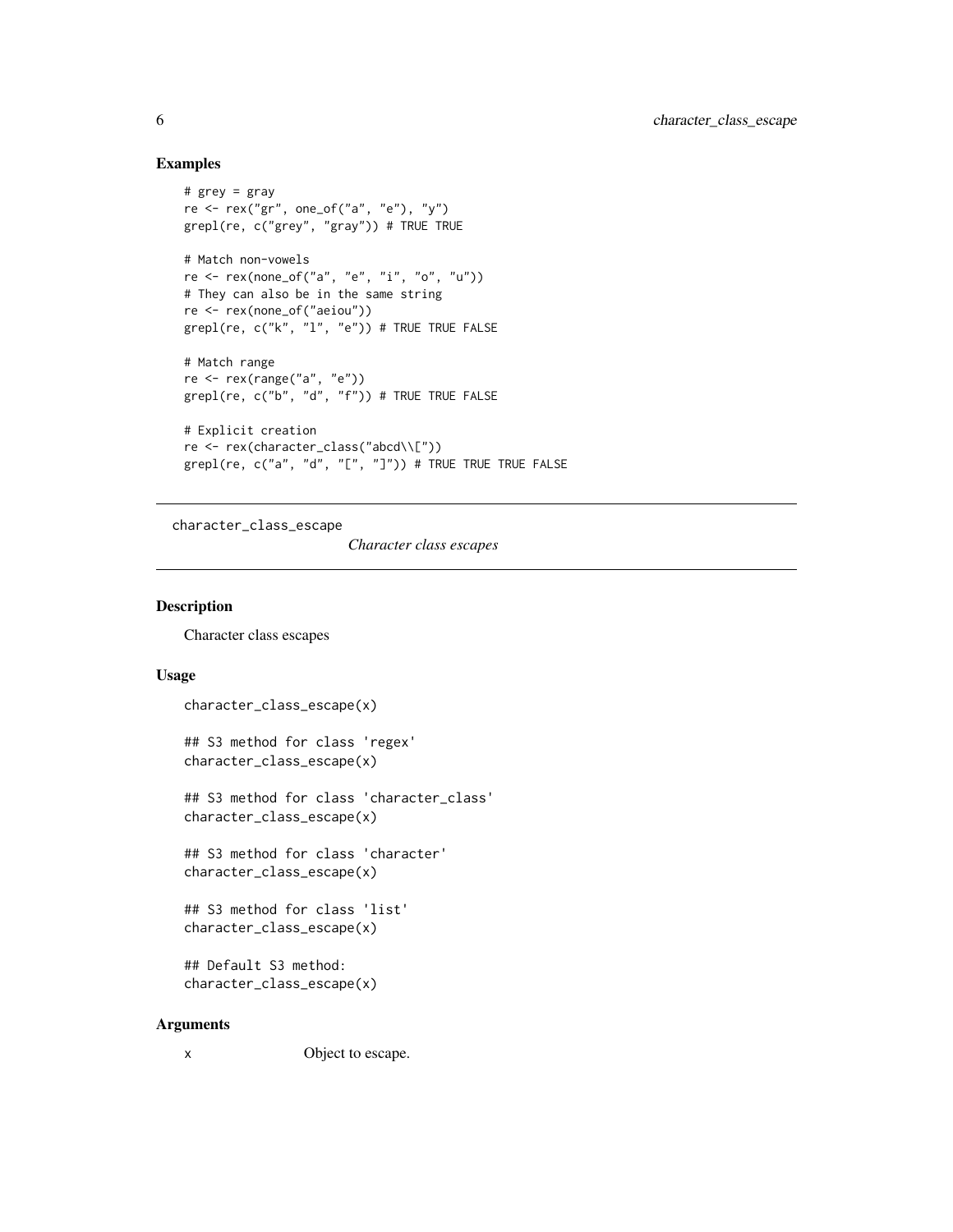#### <span id="page-6-0"></span>counts and  $\sim$  7

#### Methods (by class)

- regex: objects are passed through unchanged.
- character\_class: objects are passed through unchanged.
- character: objects properly escaped for character classes.
- list: call character\_class\_escape on all elements of the list.
- default: coerce to character and character\_class\_escape.

<span id="page-6-1"></span>

| counts | Counts |  |
|--------|--------|--|
|        |        |  |

#### Description

Functions to restrict a regex to a specific number

#### Usage

```
n_time(x, n, type = c("greedy", "lazy", "possessive"))between(x, low, high, type = c("greedy", "lazy", "possessive"))
at_least(x, n, type = c("greedy", "lazy", "possessive"))
at_most(x, n, type = c("greedy", "lazy", "possessive"))
```
## Arguments

| x    | A regex pattern.                                                                                                                                |
|------|-------------------------------------------------------------------------------------------------------------------------------------------------|
| n    | An integer number                                                                                                                               |
| type | the type of match to perform.                                                                                                                   |
|      | There are three match types                                                                                                                     |
|      | 1. greedy: match the longest string. This is the default matching type.                                                                         |
|      | 2. Lazy: match the shortest string. This matches the shortest string from the<br>same anchor point, not necessarily the shortest global string. |
|      | 3. possessive: match and don't allow backtracking                                                                                               |
| low  | An integer number for the lower limit.                                                                                                          |
| high | An integer number for the upper limit.                                                                                                          |

## Functions

- n\_times: x must occur exactly n times.
- between: x must occur between low and high times.
- at\_least: x must occur at least n times.
- at\_most: x must occur at most n times.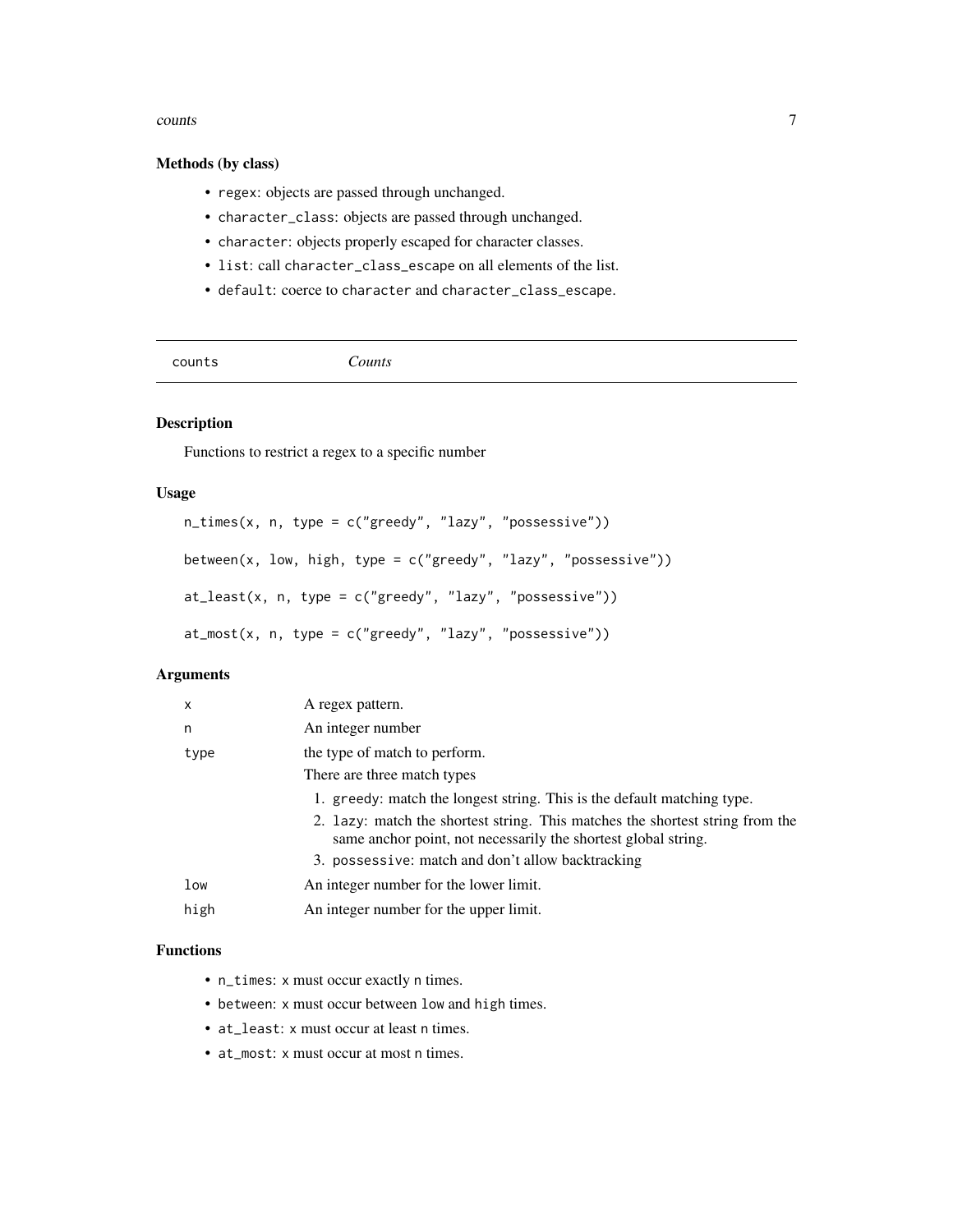#### <span id="page-7-0"></span>See Also

Other rex: [%or%\(](#page-15-1)), [capture\(](#page-2-3)), [character\\_class\(](#page-3-1)), [group\(](#page-8-1)), [lookarounds](#page-8-2), [not\(](#page-9-1)), [rex\(](#page-10-1)), [shortcuts](#page-13-1), [wildcards](#page-14-1)

## escape *Escape characters for a regex*

#### Description

Escape characters for a regex

## Usage

escape(x)

## S3 method for class 'regex' escape(x)

## S3 method for class 'character\_class' escape(x)

## S3 method for class 'character' escape(x)

## Default S3 method: escape(x)

## S3 method for class 'list' escape(x)

#### Arguments

x Object to escape.

## Methods (by class)

- regex: Objects are simply passed through unchanged.
- character\_class: Objects are surrounded by braces.
- character: Objects are properly escaped for regular expressions.
- default: default escape coerces to character and escapes.
- list: simply call escape on all elements of the list.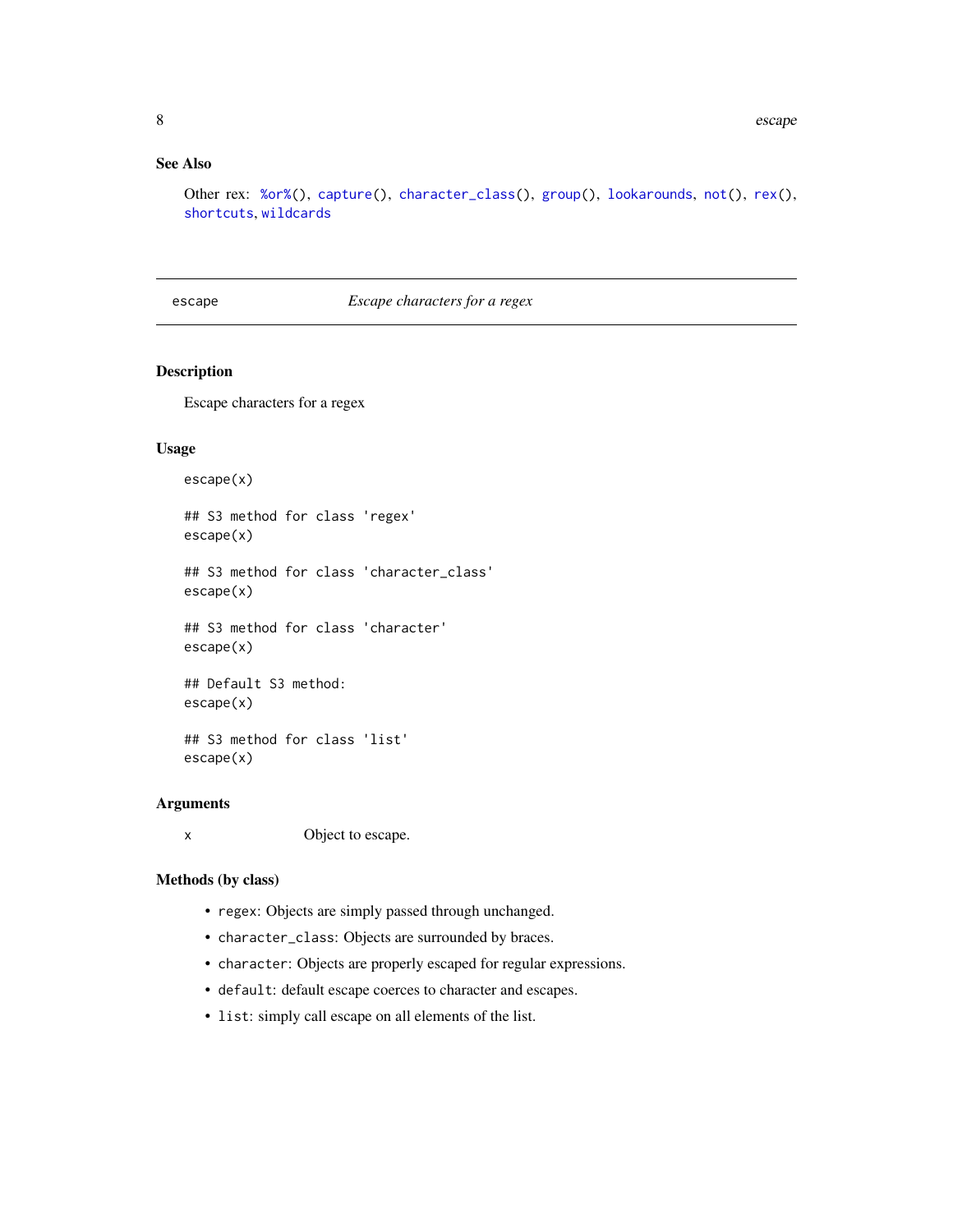<span id="page-8-1"></span><span id="page-8-0"></span>

#### Description

This is similar to [capture](#page-2-3) except that it does not store the value of the group. Best used when you want to combine several parts together and do not reference or extract the grouped value later.

## Usage

group(...)

## Arguments

... [shortcuts](#page-13-1), R variables, text, or other rex functions.

## See Also

[capture](#page-2-3) for grouping with capturing. Perl 5 Extended Patterns [https://perldoc.perl.org/](https://perldoc.perl.org/perlre#Extended-Patterns) [perlre#Extended-Patterns](https://perldoc.perl.org/perlre#Extended-Patterns)

Other rex: [%or%\(](#page-15-1)), [capture\(](#page-2-3)), [character\\_class\(](#page-3-1)), [counts](#page-6-1), [lookarounds](#page-8-2), [not\(](#page-9-1)), [rex\(](#page-10-1)), [shortcuts](#page-13-1), [wildcards](#page-14-1)

<span id="page-8-2"></span>lookarounds *Lookarounds*

#### Description

Lookarounds

#### Usage

- x %if\_next\_is% y
- x %if\_next\_isnt% y
- x %if\_prev\_is% y
- x %if\_prev\_isnt% y

| x        | A regex pattern. |
|----------|------------------|
| <b>V</b> | A regex pattern. |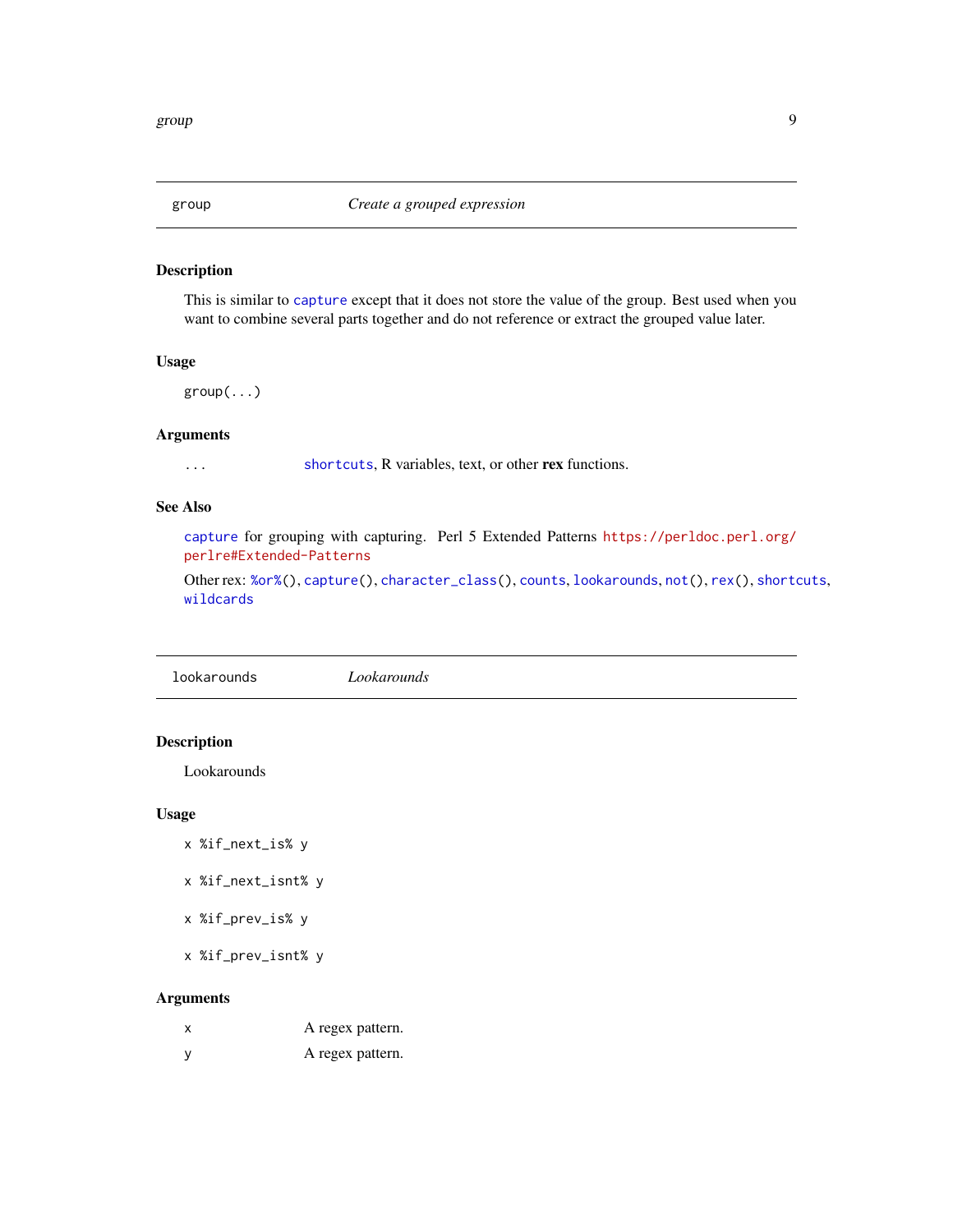## <span id="page-9-0"></span>Details

These functions provide an interface to perl lookarounds.

Special binary functions are used to infer an ordering, since often you might wish to match a word / set of characters conditional on the start and end of that word.

- %if\_next\_is%: TRUE if x follows y
- %if\_next\_isnt%: TRUE if x does not follow y
- %if\_prev\_is%: TRUE if y comes before x
- %if\_prev\_isnt%: TRUE if y does not come before x

## See Also

Perl 5 Documentation <https://perldoc.perl.org/perlre#Extended-Patterns>

```
Other rex: %or%(), capture(), character_class(), counts, group(), not(), rex(), shortcuts,
wildcards
```
#### Examples

```
stopifnot(grepl(rex("crab" %if_next_is% "apple"), "crabapple", perl = TRUE))
stopifnot(grepl(rex("crab" %if_prev_is% "apple"), "applecrab", perl = TRUE))
stopifnot(grepl(rex(range("a", "e") %if_next_isnt% range("f", "g")),
  "ah", perl = TRUE))
stopifnot(grepl(rex(range("a", "e") %if_next_is% range("f", "i")),
  "ah", perl = TRUE))
```
<span id="page-9-1"></span>

not *Do not match*

#### Description

Do not match

### Usage

```
not(..., type = c("greedy", "lazy", "possessive"))
```

| $\cdots$ | shortcuts, R variables, text, or other rex functions.                                                                                           |
|----------|-------------------------------------------------------------------------------------------------------------------------------------------------|
| type     | the type of match to perform.                                                                                                                   |
|          | There are three match types                                                                                                                     |
|          | 1. greedy: match the longest string. This is the default matching type.                                                                         |
|          | 2. Lazy: match the shortest string. This matches the shortest string from the<br>same anchor point, not necessarily the shortest global string. |
|          | 3. possessive: match and don't allow backtracking                                                                                               |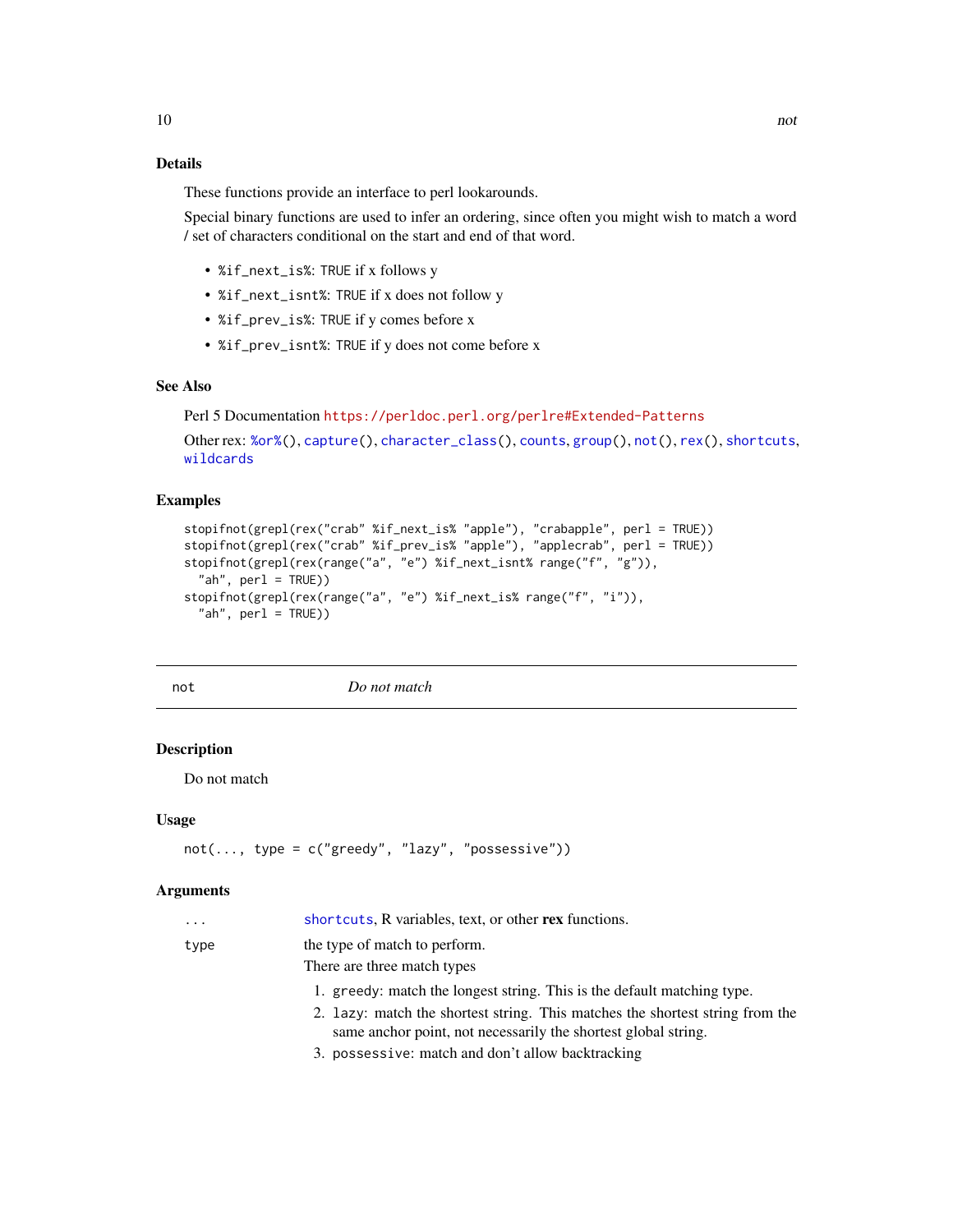## <span id="page-10-0"></span>register\_shortcuts 11

## See Also

```
Other rex: %or%(), capture(), character_class(), counts, group(), lookarounds, rex(),
shortcuts, wildcards
```
register\_shortcuts *Register the Rex shortcuts*

## Description

If you are using rex in another package you need to call this function to register all of the rex shortcuts so that spurious NOTEs about global variables being generated during R CMD check.

#### Usage

```
register_shortcuts(pkg_name)
```
#### Arguments

pkg\_name the package to register the shortcuts in

<span id="page-10-1"></span>

rex *Generate a regular expression.*

## Description

Generate a regular expression.

#### Usage

 $rex(..., env = parent.frame())$ 

#### Arguments

| $\cdots$ | shortcuts. R variables, text, or other rex functions. |
|----------|-------------------------------------------------------|
| env      | environment to evaluate the rex expression in.        |

#### See Also

Other rex: [%or%\(](#page-15-1)), [capture\(](#page-2-3)), [character\\_class\(](#page-3-1)), [counts](#page-6-1), [group\(](#page-8-1)), [lookarounds](#page-8-2), [not\(](#page-9-1)), [shortcuts](#page-13-1), [wildcards](#page-14-1)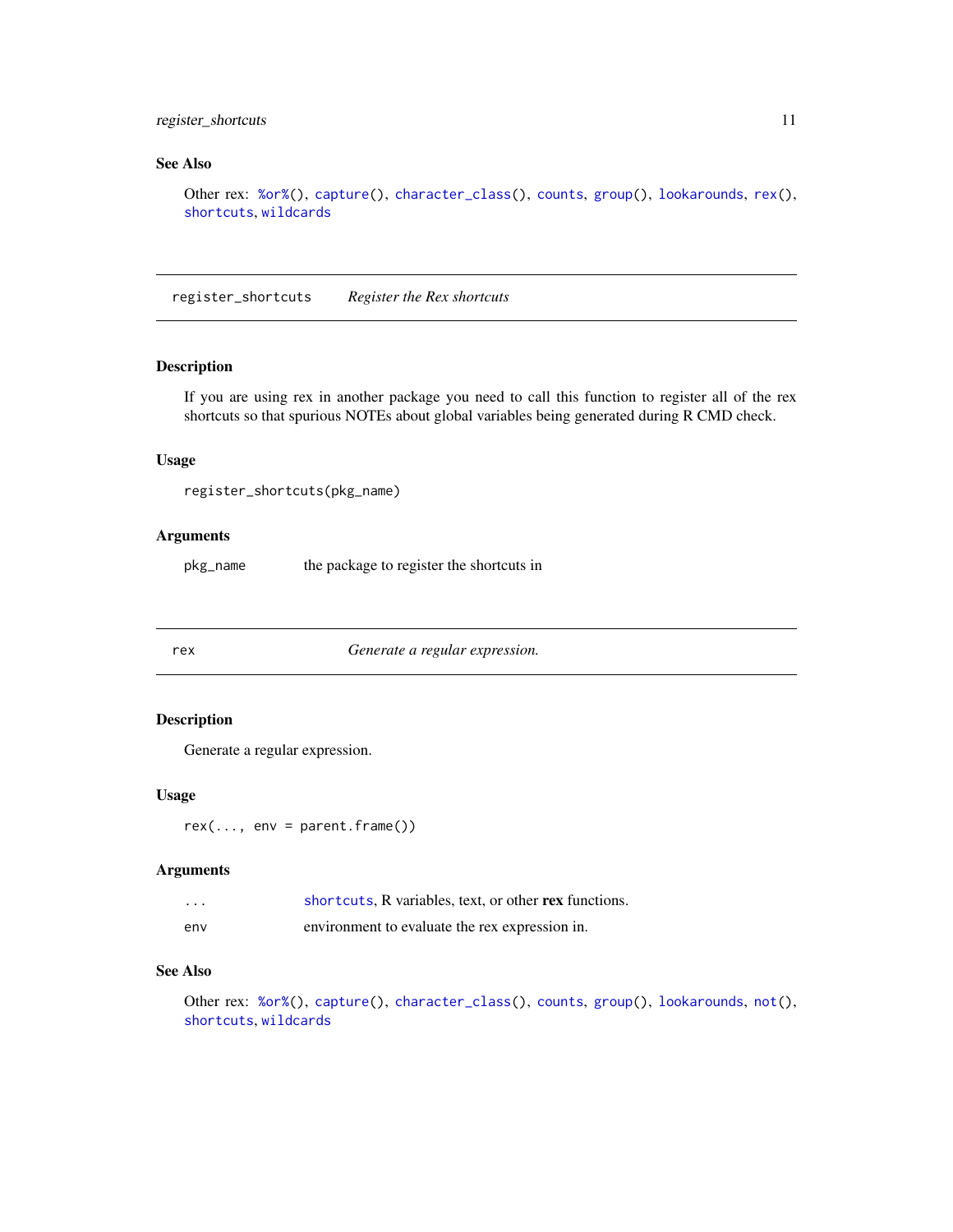<span id="page-11-0"></span>

#### Description

While within [rex](#page-10-1) mode, functions used within the rex function are attached, so one can get e.g. auto-completion within editors.

## Usage

rex\_mode()

re\_matches *Match function*

## Description

Match function

#### Usage

```
re_matches(
  data,
 pattern,
 global = FALSE,
  options = NULL,
  locations = FALSE,
  ...
)
```
#### Arguments

| data      | character vector to match against                                                                                                   |
|-----------|-------------------------------------------------------------------------------------------------------------------------------------|
| pattern   | regular expression to use for matching                                                                                              |
| global    | use global matching                                                                                                                 |
| options   | regular expression options                                                                                                          |
| locations | rather than returning the values of the matched (or captured) string, return a<br>data. frame of the match locations in the string. |
| $\ddotsc$ | options passed to regexpr or gregexpr                                                                                               |

## Value

if no captures, returns a logical vector the same length as the input character vector specifying if the relevant value matched or not. If there are captures in the regular expression, returns a data. frame with a column for each capture group. If global is TRUE, returns a list of data. frames.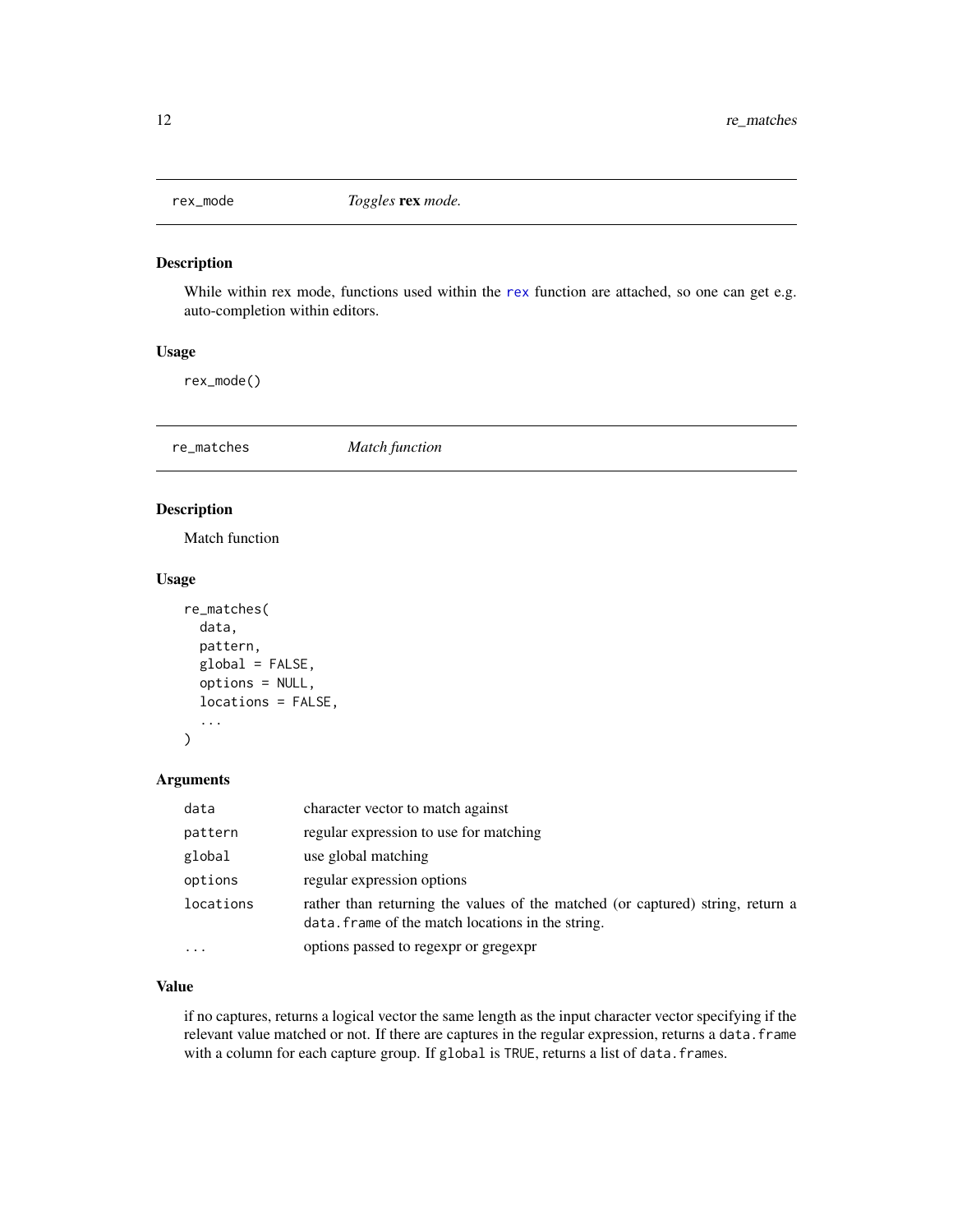## <span id="page-12-0"></span>re\_substitutes 13

## See Also

[regexp](#page-0-0) Section "Perl-like Regular Expressions" for a discussion of the supported options

## Examples

```
string <- c("this is a", "test string")
re_matches(string, rex("test")) # FALSE FALSE
# named capture
re_matches(string, rex(capture(alphas, name = "first_word"), space,
 capture(alphas, name = "second_word")))
# first_word second_word
# 1 this is<br># 2 test string
# 2 test string
# capture returns NA when it fails to match
re_matches(string, rex(capture("test")))
# 1
# 1 test
# 2 <NA>
```
re\_substitutes *Substitute regular expressions in a string with another string.*

#### Description

Substitute regular expressions in a string with another string.

#### Usage

```
re_substitutes(data, pattern, replacement, global = FALSE, options = NULL, ...)
```
#### Arguments

| data        | character vector to substitute |
|-------------|--------------------------------|
| pattern     | regular expression to match    |
| replacement | replacement text to use        |
| global      | substitute all occurrences     |
| options     | option flags                   |
|             | options passed to sub or gsub  |

#### See Also

[regexp](#page-0-0) Section "Perl-like Regular Expressions" for a discussion of the supported options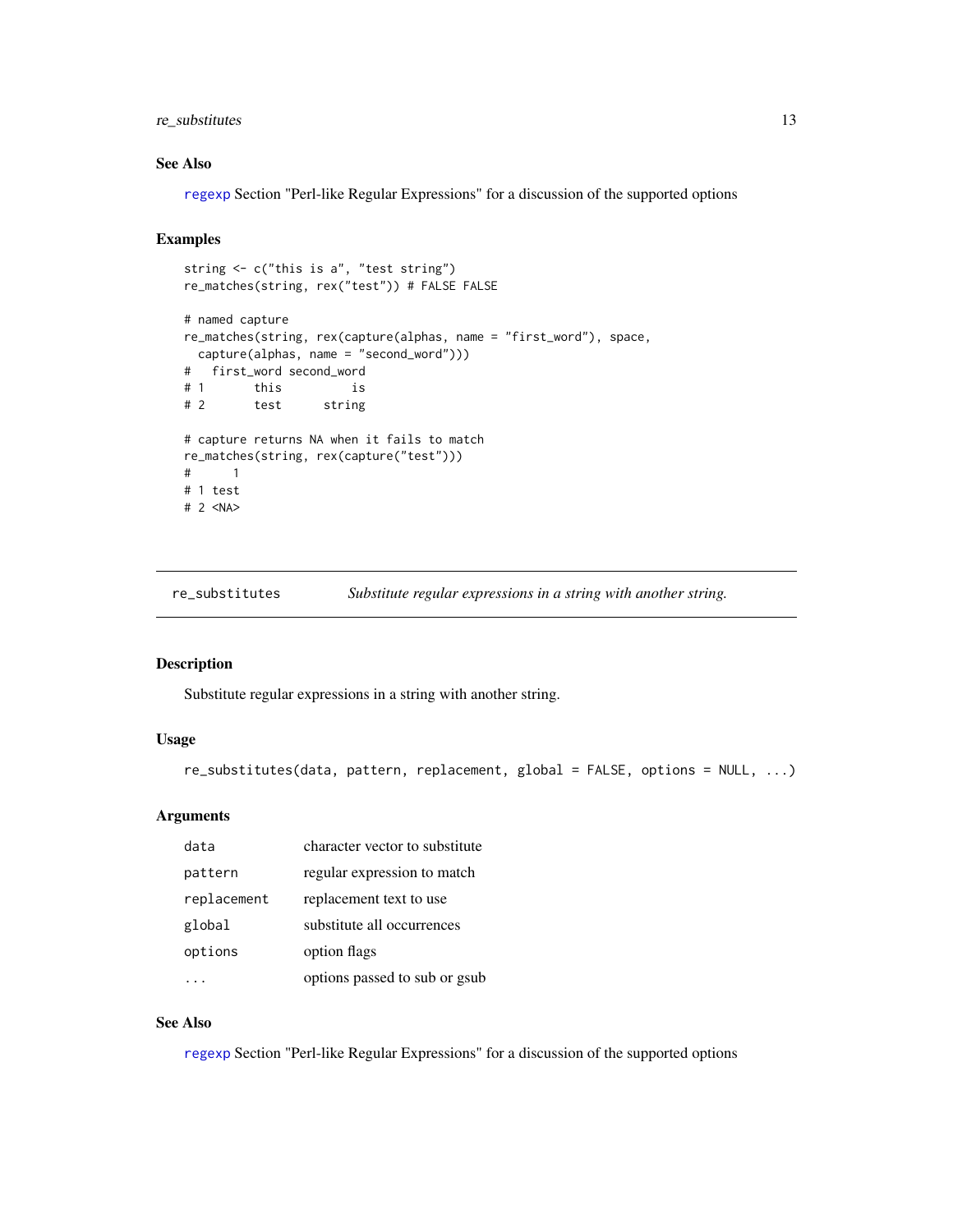#### Examples

```
string <- c("this is a Test", "string")
re_substitutes(string, "test", "not a test", options = "insensitive")
re_substitutes(string, "i", "x", global = TRUE)
re_substitutes(string, "(test)", "not a \\1", options = "insensitive")
```
<span id="page-13-1"></span>shortcuts *Shortcuts*

## Description

Commonly used character classes and regular expressions. These shortcuts are substituted inside rex calls.

#### Usage

shortcuts

## Format

An object of class shortcut of length 116.

#### Details

names(shortcuts) will give you the full list of available shortcuts.

#### See Also

```
Other rex: %or%(), capture(), character_class(), counts, group(), lookarounds, not(),
rex(), wildcards
```
single\_shortcuts *Single shortcuts*

#### Description

Each of these shortcuts has both a plural (-s) and inverse (non\_) form.

#### Usage

```
single_shortcuts
```
## Format

An object of class shortcut of length 18.

<span id="page-13-0"></span>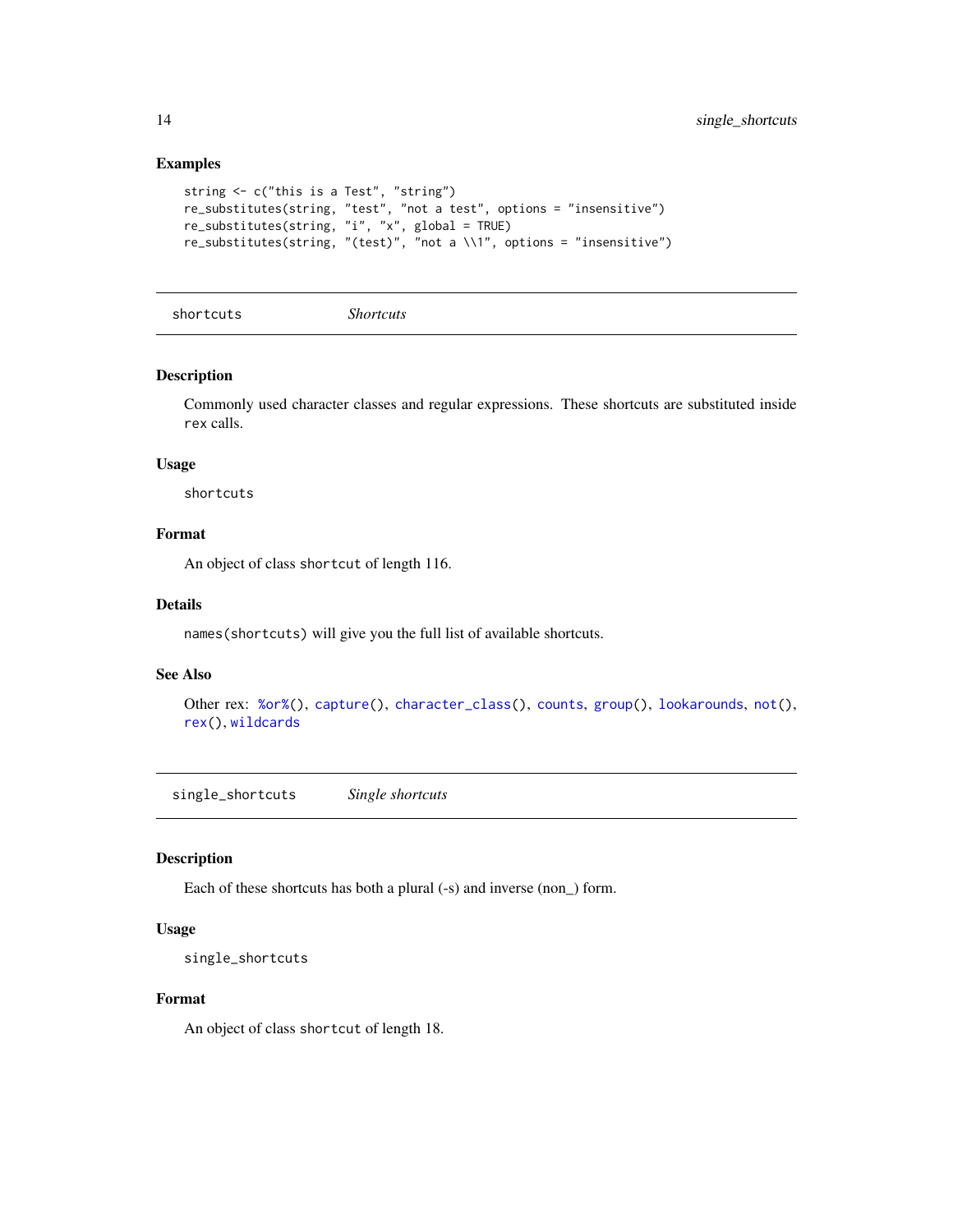<span id="page-14-1"></span><span id="page-14-0"></span>wildcards *Wildcards*

## Description

Wildcards

## Usage

```
zero_or_more(..., type = c("greedy", "lazy", "possessive"))
one_or_more(..., type = c("greedy", "lazy", "possessive"))
maybe(..., type = c("greedy", "lazy", "possessive"))
```
## Arguments

| $\ddots$ . | shortcuts, R variables, text, or other rex functions.                                                                                           |
|------------|-------------------------------------------------------------------------------------------------------------------------------------------------|
| type       | the type of match to perform.                                                                                                                   |
|            | There are three match types                                                                                                                     |
|            | 1. greedy: match the longest string. This is the default matching type.                                                                         |
|            | 2. Lazy: match the shortest string. This matches the shortest string from the<br>same anchor point, not necessarily the shortest global string. |
|            | 3. possessive: match and don't allow backtracking                                                                                               |

## Functions

- zero\_or\_more: match ... zero or more times.
- one\_or\_more: match . . . one or more times.
- maybe: match . . . zero or one times.

## See Also

Other rex: [%or%\(](#page-15-1)), [capture\(](#page-2-3)), [character\\_class\(](#page-3-1)), [counts](#page-6-1), [group\(](#page-8-1)), [lookarounds](#page-8-2), [not\(](#page-9-1)), [rex\(](#page-10-1)), [shortcuts](#page-13-1)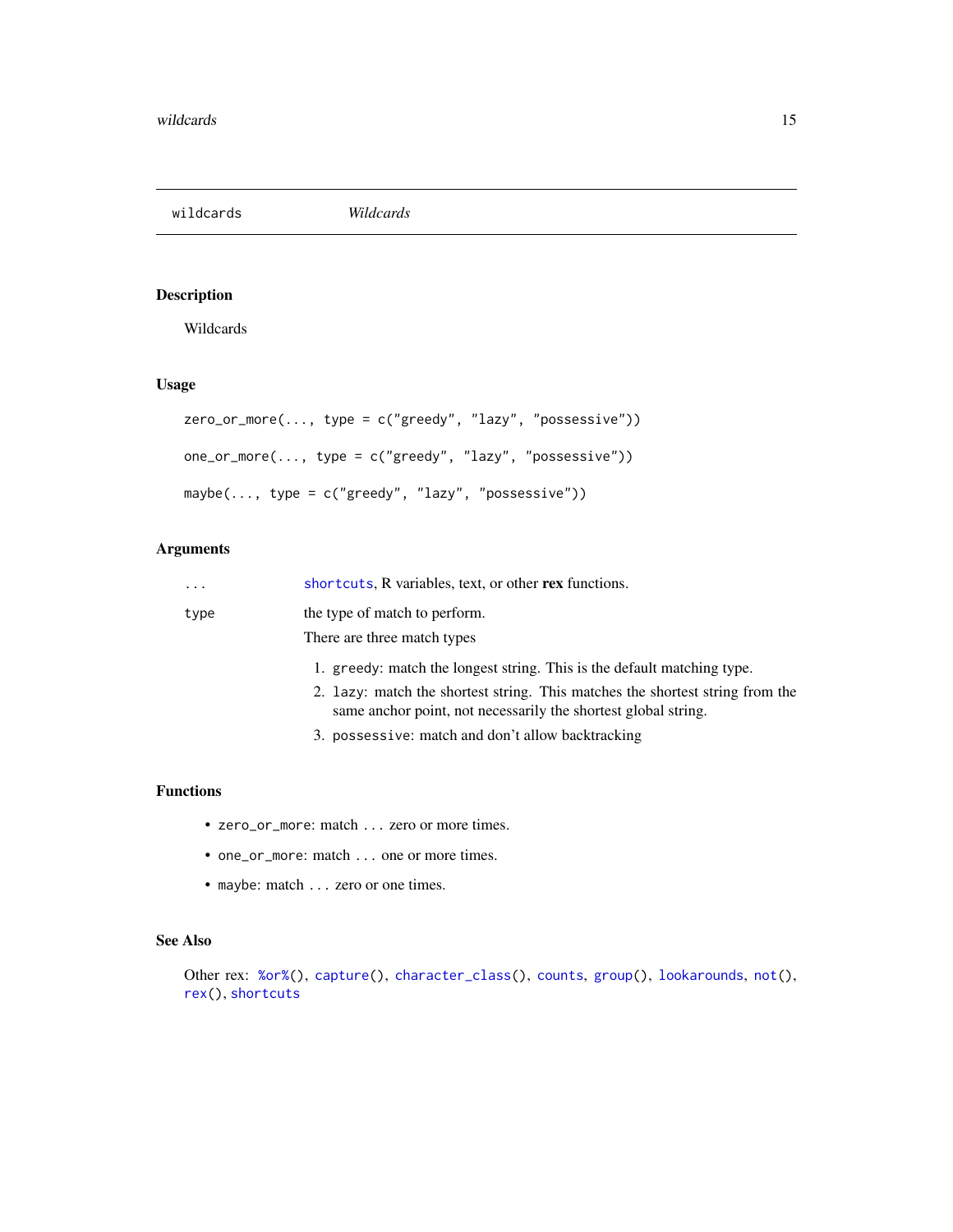## <span id="page-15-1"></span><span id="page-15-0"></span>%or% *Or*

## Description

The special binary function %or% can be used to specify a set of optional matches.

## Usage

x %or% y

or(...)

## Arguments

| $\times$ | A string.                                             |
|----------|-------------------------------------------------------|
| V        | A string.                                             |
| $\cdot$  | shortcuts, R variables, text, or other rex functions. |

## See Also

Other rex: [capture\(](#page-2-3)), [character\\_class\(](#page-3-1)), [counts](#page-6-1), [group\(](#page-8-1)), [lookarounds](#page-8-2), [not\(](#page-9-1)), [rex\(](#page-10-1)), [shortcuts](#page-13-1), [wildcards](#page-14-1)